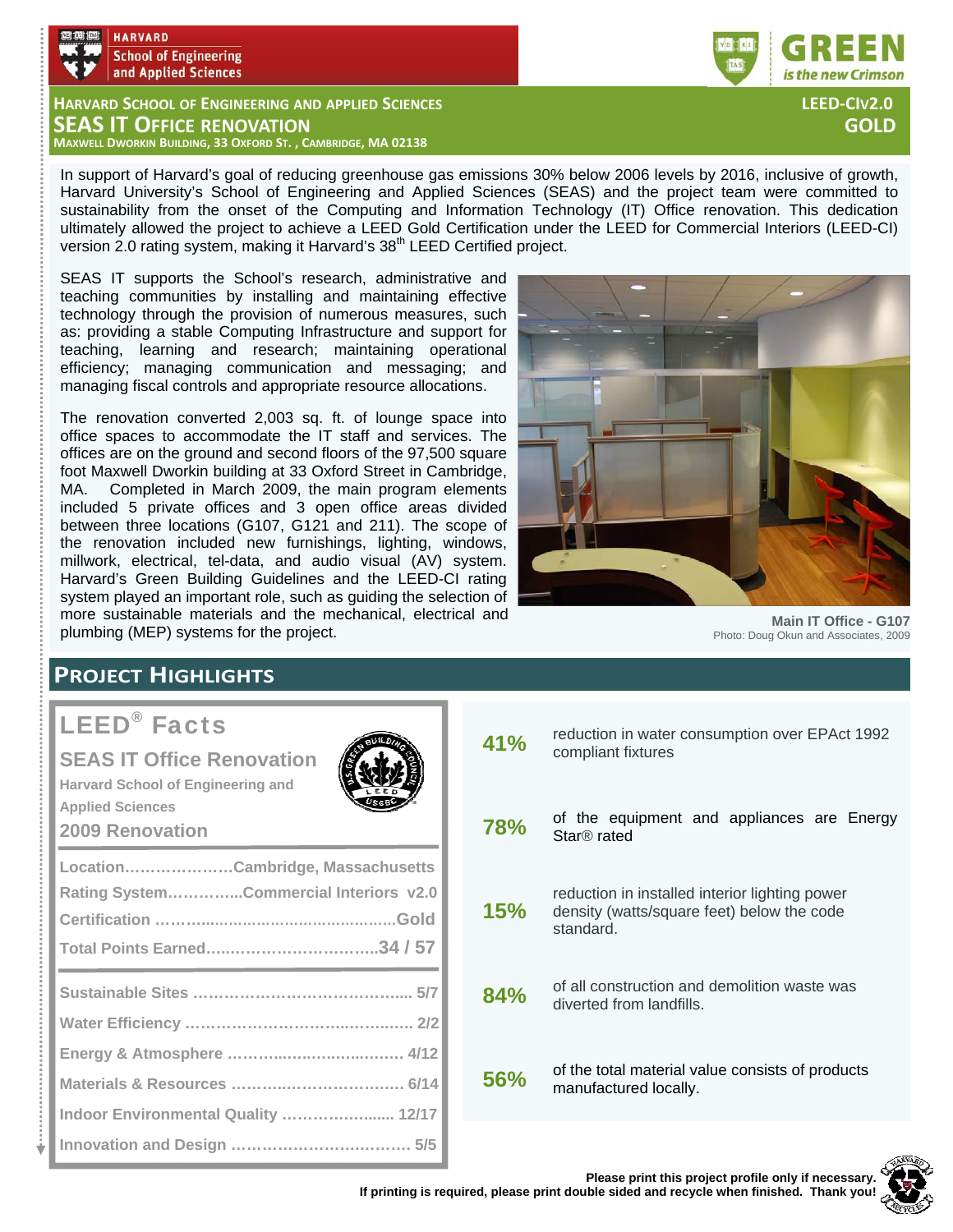

## **PROJECT OVERVIEW**

#### **Maxwell Dworkin Building**

#### **Ground Floor Second Floor**





### **SEAS IT FLOOR PLAN & LEED BOUNDARY**



**Ground Floor Furniture Plan**



**Second Floor Furniture Plan**

| <b>PROJECT TEAM</b>                        |                                                                          |  |  |
|--------------------------------------------|--------------------------------------------------------------------------|--|--|
| Owner &<br><b>Project Manager</b>          | <b>Harvard University</b><br>School of Engineering and Applied Sciences  |  |  |
| <b>Architect</b>                           | Douglas Okun and Associates                                              |  |  |
| Contractor                                 | <b>Elaine Construction</b>                                               |  |  |
| <b>HVAC</b><br><b>Engineer</b>             | R.G. Vanderweil Engineers, LLP                                           |  |  |
| <b>Commissioning</b><br><b>Authority</b>   | R.G. Vanderweil Engineers, LLP                                           |  |  |
| <b>Sustainability</b><br><b>Consultant</b> | Harvard University, Office for Sustainability<br>Green Building Services |  |  |

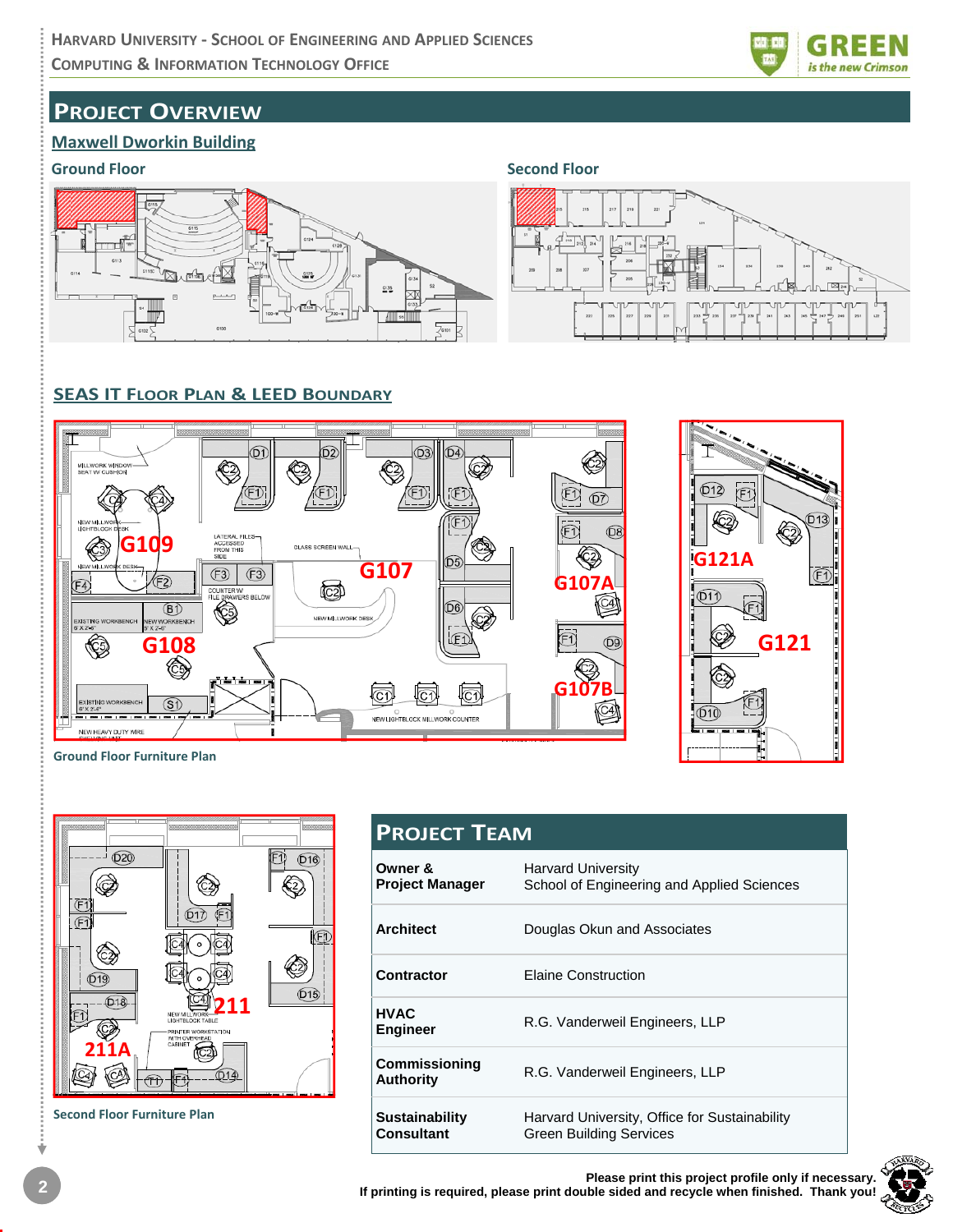

## **SITE**



**Maxwell Dworkin Building 33 Oxford St., Cambridge, MA 02138** 



- $\triangleright$  To encourage alternatives to driving, all occupants of the Maxwell Dworkin Building have access to Harvard's comprehensive *CommuterChoice* **Program**, which provides incentives and discounts for all modes of alternative transportation as well as carpooling and fuel efficient vehicles.
- $\triangleright$  The building is located within walking distance to multiple MBTA bus stops and Harvard University shuttle bus service.
- $\rightarrow$  4 bicycle racks with a total capacity of 50 bicycles are located 10 yards from the entrance of the Maxwell Dworkin building for use by the building's occupants. Showers and changing facilities are located within the facility.
- $\triangleright$  The building is located in a dense urban area, which allows occupants to easily access amenities such as restaurants, banks, churches and retail.



**Bike Racks**  Photo: Elliott Richmond. 2010

## **WATER EFFICIENCY**

Per LEED requirements, if a project boundary does not include bathrooms, calculations must be for the fixtures in the closest bathroom.

**Maxwell Dworkin** MBTA Bus Stops Harvard University Shuttle Bus Stops

SEAS went one step further than the LEED requirement and, in conjunction with this project, upgraded all of the bathrooms in Maxwell Dworkin. This building-wide bathroom upgrade will **reduce domes-**

**tic water consumption by 41% over standard EPAct 1992 fixtures.** This is the equivalent of saving over 268,125 gallons per year.

**Differences in the Flush & Flow Rates for EPAct 1992 Standard fixtures and the fixtures utilized by Maxwell Dworkin Occupants:** 

| <b>Fixture Type</b>                                        | <b>SEAS IT Office</b><br><b>Flush &amp; Flow Rates</b> | <b>EPAct 1992 Standard</b><br><b>Flush &amp; Flow Rates</b> |  |
|------------------------------------------------------------|--------------------------------------------------------|-------------------------------------------------------------|--|
| Water Closet [GPF]                                         | 1.1 or $1.6$                                           | 1.6                                                         |  |
| Urinal [GPF]                                               | 0.5                                                    | 1.0                                                         |  |
| Bathroom Sink [GPM]                                        | 0.5                                                    | 2.5                                                         |  |
| Shower [GPM]                                               | 1.5                                                    | 2.5                                                         |  |
| GPF - Gallons Per Flush<br><b>GPM - Gallons Per Minute</b> |                                                        |                                                             |  |

#### **FIXTURES INSTALLED IN MAXWELL DWORKIN**





Dual-Flush Flushometer  $= \Box \triangle \Gamma$ 

**SLOAN UPPERCUT®** 

**Water Closet: Maxwell Dworkin**  Photo: Jessica Eisenman Parks, OFS 2010

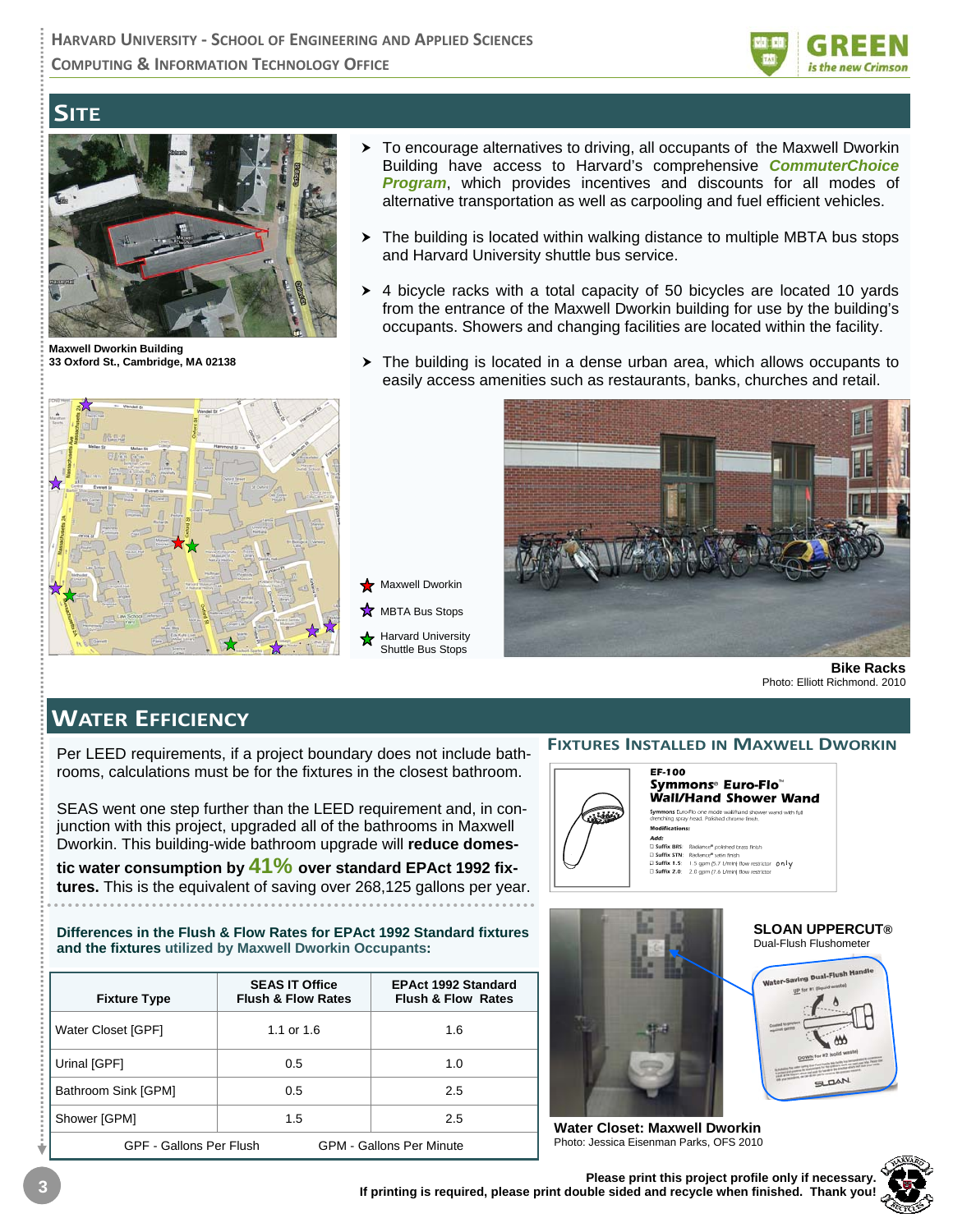

## **ENERGY EFFICIENCY**

The School of Engineering and Applied Sciences has committed, along with Harvard University as a whole, to reduce greenhouse gas emissions 30% below 2006 levels by 2016, inclusive of growth. Therefore energy efficiency was a main goal of this renovation project.

#### **MECHANICAL SYSTEMS**

**Commissioning:** The mechanical and electrical systems were fully commissioned by R.G. Vanderweil Engineers LLP, a third-party Commissioning Authority, ensuring that all energy-related systems were installed as designed, and operating efficiently prior to occupancy.

**Plug Loads:** Energy Star equipment was selected when possible, accounting for **78%** of the total rated power.

Equipment that contributed the most to this high percentage:

- 19 of 20 Desktop Computers are Energy Star
- **All Laptop Computers are Energy Star**
- All Computer Displays are Energy Star

**Occupancy Sensors** are installed in all spaces within the project scope. These sensors set the ventilation and temperature back when they have not been activated by motion for set periods of time.

| <b>Temperature Settings</b> |               | <b>Occupied</b> | <b>Unoccupied</b> |
|-----------------------------|---------------|-----------------|-------------------|
| <b>SEAS IT Office</b>       | Winter        | 68              | 63                |
|                             | <b>Summer</b> | 75              | 80                |



**Room G107 & G107A**  Photo: Jessica Eisenman Parks. OFS 2010



**Task Lighting in Room 211 Cubicle**  Photo: Jessica Eisenman Parks. OFS 2010

#### **ELECTRICAL SYSTEMS**

**Light Fixtures:** Energy-efficient lighting fixtures and lamps were carefully chosen and placed to reduce electricity consumption. The lighting design achieves a lighting power density (LPD) of 0.9 watts per sq. ft., which is significantly lower than the code standard of 1.1 W/sf. As a result, the project has achieved a **15.63%** reduction in installed LDP, below the code standard.

**Occupancy Sensors** are installed in all spaces within the project scope. These sensors turn the lights in a space off when they have not been activated by motion for set periods of time.

**Individual Lighting Control:** Each cubicle includes task lighting as well as a switch that controls the compact fluorescent down light directly overhead, which allows all space occupants the ability to adjust lighting to meet individual needs and preferences. This controllability also reduces the need for high ambient light levels throughout the spaces.

**Daylight:** Even though the spaces are broken up by private offices and cubicles, the architects looked at ways to bring daylight into the core areas. This was either accomplished directly via exterior window, or indirectly through interior glass walls and partitions.

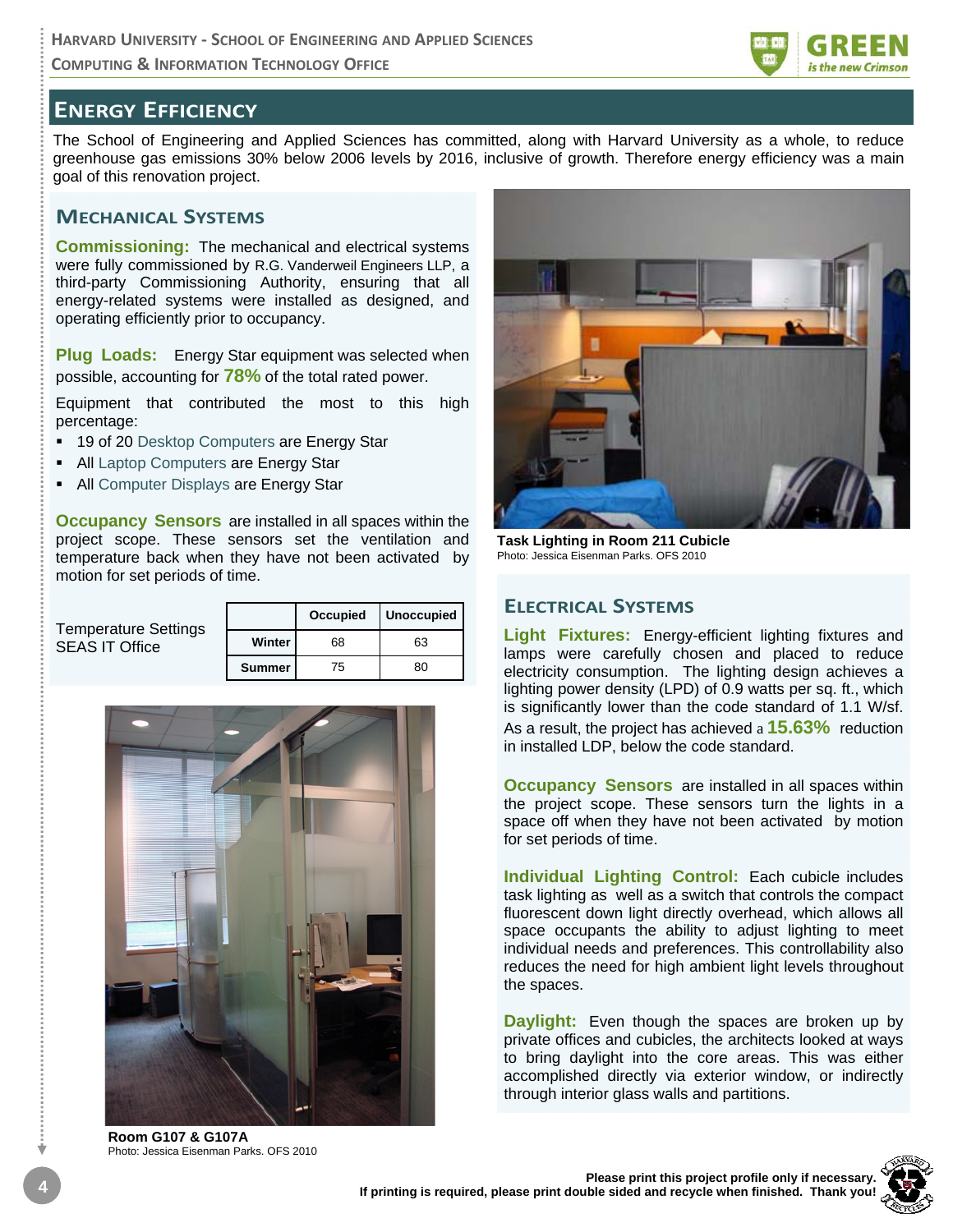**COMPUTING & INFORMATION TECHNOLOGY OFFICE**

## **INDOOR ENVIRONMENTAL QUALITY**

SEAS is committed to providing a healthy indoor environment for all occupants. The project team was careful to maintain healthy indoor air quality during construction and to also ensure the space is designed to promote healthy indoor air quality during occupancy.

Only Materials with **Low or No VOC Content** were used in the SEAS IT project. Volatile Organic Compounds (VOCs) are chemical compounds and known carcinogens found in many construction materials that are considered detrimental to indoor air quality. Reducing the use of VOCs whenever possible improves indoor air quality and consequently occupant health and productivity.

- h **Composite Wood and Laminate Adhesives** used in the renovation do not have any added Urea Formaldehyde
- h **Carpet System:** Tweed Pattern 5A111; Shaw Contact Group *(Carpet & Rug Institute's Green Label Plus)* APAC 440 Supreme adhesive; Multipurpose Adhesive Company *(SCAQMD #1168)*
- **Adhesives and Sealants and Paints and Coatings see below for examples of the products used.**

| Category                                 | <b>Product &amp; Manufacturer</b>                                         | <b>VOC</b><br>Content (g/l) | <b>VOC</b><br>Limit $(q/l)$ | <b>Standard</b> |
|------------------------------------------|---------------------------------------------------------------------------|-----------------------------|-----------------------------|-----------------|
| Paints &<br>Coatings                     | Eco spec interior latex eggshell enamel 223<br>➤<br><b>Benjamin Moore</b> |                             | 150                         | GS-11           |
|                                          | Eco spec interior latex primer sealer 231<br>➤<br>Benjamin Moore          | 0                           | 200                         | SCAOMD#1113     |
|                                          | Eco spec interior latex semi gloss 224<br>▶<br>Benjamin Moore             | 11                          | 150                         | GS-11           |
| <b>Adhesives</b><br>&<br><b>Sealants</b> | APAC 440 Supreme Multipurpose Adhesive<br>All Purpose Adhesive Company    | 50                          | 17                          | SCAOMD#1168     |
|                                          | Wilsonart 20, Wilsonart                                                   | 80                          | 20                          | SCAOMD#1168     |



is the new Crimson



**HVAC Protection**  Ductwork was sealed during installation



**Looking south into Room G109**  Photo: Doug Okun and Associates. 2009

**Indoor Air Quality During Construction:** 

**The** Maxwell Dworkin building maintained occupancy throughout construction. A comprehensive indoor air quality management plan was implemented during construction to maintain healthy indoor air quality for workers and future occupants..

**Pre-Occupancy Flush-out** The project included a 9-day flush-out once all construction was complete and furniture installed. The building HVAC system was used to evacuate any remaining contaminants from the renovation/ construction process, which is beneficial to occupant health and comfort.

**Thermal Comfort Survey:** To ensure thermal comfort, occupants will be surveyed at least once per season for the first year of the space's operation. Building management will adjust the heating or cooling in the project space as necessary.



**Housekeeping**  Sweeping agents control dust



**Pathway Interruption**  Exhaust filtered & directed outside